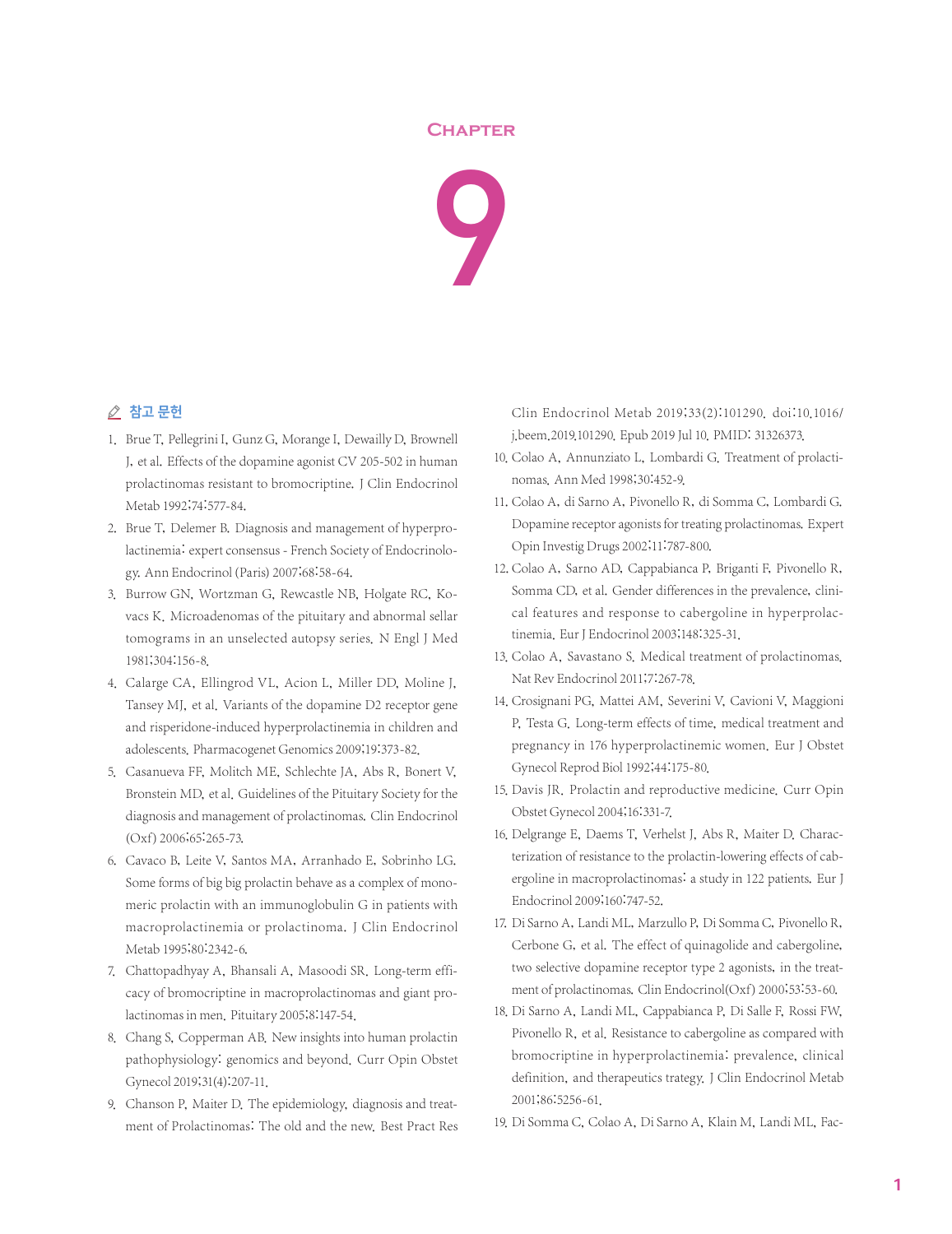ciolli G, et al. Bone marker and bone density responses to dopamine agonist therapy in hyperprolactinemic males. J Clin Endocrinol Metab 1998;83:807-13.

- 20. Divers WA, Jr. Yen SS. Prolactin-producing microadenomas in pregnancy. Obstet Gynecol 1983;62:425-9.
- 21. Fahie-Wilson MN, John R, Ellis AR. Macroprolactin; high molecular mass forms of circulating prolactin. Ann Clin Biochem 2005;42:175-92.
- 22. Fideleff HL, Boquete HR, Sequera A, Suarez M, Sobrado P, Giaccio A. Peripubertal prolactinomas: clinical presentation and long-term outcome with different therapeutic approaches. J Pediatr Endocrinol Metab 2000;13:261-7.
- 23. Gibney J, Smith TP, McKenna TJ. The impact on clinical practice of routine screening for macroprolactin. J Clin Endocrinol Metab 2005;90:3927-32.
- 24. Gillam MP, Molitch ME, Lombardi G, Colao A, Advances in the treatment of prolactinomas. Endocr Rev 2006;27:485-534.
- 25. Gonzalez JG, Elizondo G, Saldivar D, Nanez H, Todd LE, Villarreal JZ. Pituitary gland growth during normal pregnancy: an in vivo study using magnetic resonance imaging. Am J Med 1988;85:217-20.
- 26. Hattori N, Ikekubo K, Ishihara T, Moridera K, Hino M, Kurahachi H. Effects of anti-prolactin autoantibodies on serum prolactin measurements. Eur J Endocrinol 1994;130:434- 7.
- 27. Hauache OM, Rocha AJ, Maia AC, Jr., Maciel RM, Vieira JG. Screening for macroprolactinaemia and pituitary imaging studies. Clin Endocrinol(Oxf) 2002;57:327-31.
- 28. Jeffcoate WJ, Pound N, Sturrock ND, Lambourne J. Longterm follow-up of patients with hyperprolactinaemia. Clin Endocrinol(Oxf) 1996;45:299-303.
- 29. Karagianis JL, Baksh A. High-dose olanzapine and prolactin levels.J Clin Psychiatry 2003;64:1192-4.
- 30. Karunakaran S, Page RC, Wass JA. The effect of the menopause on prolactin levels in patients with hyperprolactinaemia. Clin Endocrinol(Oxf) 2001;54:295-300.
- 31. Katznelson L, Finkelstein JS, Schoenfeld DA, Rosenthal DI, Anderson EJ, Klibanski A. Increase in bone density and lean body mass during testosterone administration in men with acquired hypogonadism.J Clin Endocrinol Metab 1996;81:4358- 65.
- 32. Kearns AE, Goff DC, Hayden DL, Daniels GH. Risperidoneassociated hyperprolactinemia. Endocr Pract 2000;6:425-9.
- 33. Klibanski A. Clinical practice. Prolactinomas. N Engl J Med 2010;362:1219-26.
- 34. Kukstas LA, Domec C, Bascles L, Bonnet J, Verrier D, Israel JM, et al. Different expression of the two dopaminergic D2 re-

ceptors, D2415 and D2444, in two types of lactotroph each characterised by the irresponse to dopamine, and modification of expression by sex steroids. Endocrinology 1991;129:1101-3.

- 35. Lebbe M, Hubinont C, Bernard P, Maiter D. Outcome of 100 pregnancies initiated under treatment with cabergoline in hyperprolactinaemic women. Clin Endocrinol (Oxf) 2010;73:236-42.
- 36. Littley MD, Shalet SM, Beardwell CG, Ahmed SR, Applegate G, Sutton ML. Hypopituitarism following external radiotherapy for pituitary tumours in adults. Q J Med 1989;70:145-60.
- 37. Losa M, Mortini P, Barzaghi R, Gioia L, Giovanelli M. Surgical treatment of prolactin-secreting pituitary adenomas: early results and long-term outcome. J Clin Endocrinol Metab 2002;87:3180-6.
- 38. Mann WA. Treatment for prolactinomas and hyperprolactinaemia: a lifetime approach. Eur J Clin Invest 2011;41:334-42.
- 39. Melmed S. Mechanisms for pituitary tumorigenesis: the plastic pituitary. J Clin Invest 2003;112:1603-18.
- 40. Melmed S, Casanueva FF, Hoffman AR, Kleinberg DL, Montori VM, Schlechte JA, et al. Diagnosis and treatment of hyperprolactinemia: an Endocrine Society clinical practice guideline.J Clin Endocrinol Metab 2011;96:273-88.
- 41. Mindermann T, Wilson CB. Age-related and gender-related occurrence of pituitary adenomas. Clin Endocrinol (Oxf) 1994;41:359-64.
- 42. Molitch ME, Elton RL, Blackwell RE, Caldwell B, Chang RJ, Jaffe R, et al. Bromocriptine as primary therapy for prolactinsecreting macroadenomas: results of a prospective multicenter study.J Clin Endocrinol Metab 1985;60:698-705.
- 43. Molitch ME. Pharmacologic resistance in prolactinoma patients. Pituitary 2005;8:43-52.
- 44. Naidich MJ, Russell EJ. Current approaches to imaging of the sellar region and pituitary. Endocrinol Metab Clin North Am 1999;28:45-79.
- 45. Oh JS, Kim HJ, Hann HJ, Kang TU, Kim DS, Kang MJ, Lee JY, Shim JJ, Lee MR, Ahn HS. Incidence, mortality, and cardiovascular diseases in pituitary adenoma in Korea: a nationwide population-based study. Pituitary 2021;24(1):38-47.
- 46. Olukoga AO, Kane JW. Macroprolactinaemia: validation and application of the polyethylene glycol precipitation test and clinical characterization of the condition. Clin Endocrinol (Oxf) 1999;51:119-26.
- 47. Ono M, Miki N, Kawamata T, Makino R, Amano K, Seki T, et al. Prospective study of high-dose cabergoline treatment of prolactinomas in 150 patients. J Clin Endocrinol Metab 2008;93:4721-7.